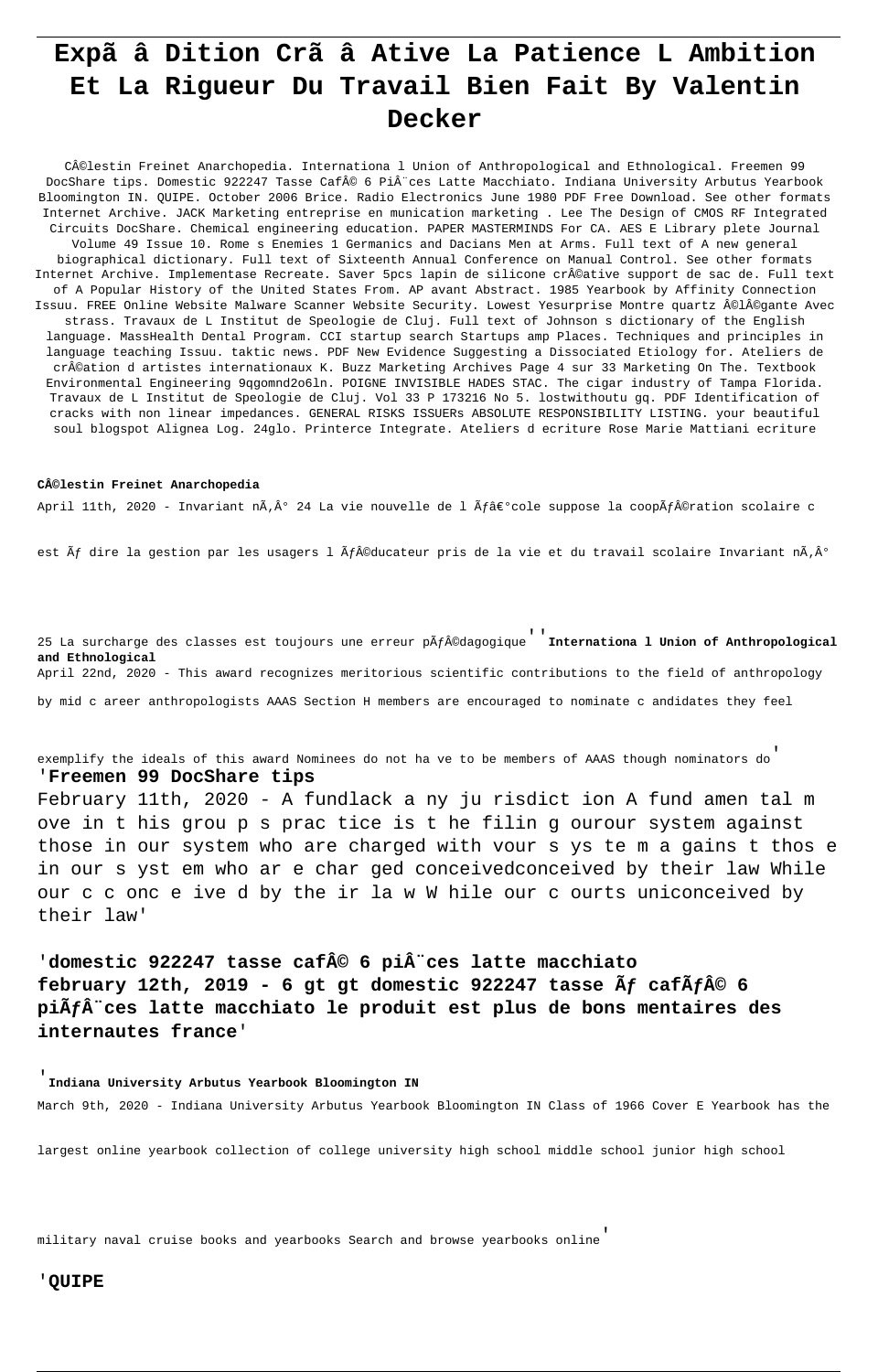April 21st, 2020 - Le Nouveau DÃ*f*©fi Dans La RÃ*f*©alisation De Ce Film  $\tilde{A}f\hat{A}$ ©tait De Filmer Paul Pendant La Nuit Afin De Documenter Son Travail En Astrophotographie Au DelÃf De Ses Remarquables Photographies Je Pense Que Son Travail Exprime Toujours Le Sens De L Ã*f*©merveillement Et La **Soif D Aventure**'

# '**october 2006 brice**

april 21st, 2020 - bien loin de merlin l'enchanteur ou du voyageur imprudent de barjavel en 1943 c'est

 $\tilde{A}f$  des cas appartenant plus  $\tilde{A}f$  la r $\tilde{A}f\hat{A}\otimes$  duite  $\tilde{A}f\hat{A}\otimes$  quâ $\tilde{A}f$  la fiction dans leur mode de diffusion quâ $\infty$ mon se

frotte aujourd'hui john titor alias timetravel o s'est fait connaÃf®tre pour la premiÃfÂ"re fois le 2

novembre 2000 sur un forum internet'

#### '**RADIO ELECTRONICS JUNE 1980 PDF FREE DOWNLOAD**

APRIL 25TH, 2020 -  $\hat{a}\in\zeta$  NINEFUNCTIONS DE VOLTAGE AC VOLTAGE DE CURRENT AE C URR ENT RESISTANC E DIODE TEST C ONDUC TANC E 1IRL LOGIC LEVE L AND C ONTINUITY DETE C T TEMPERATUR E K TYPE TH ERMOC OUPLE  $\hat{a}\in\zeta$  peak hold on VOLTAGE AN D C U RREN T FUNC T IONS  $\hat{a}\in\zeta$  SELECTAB LE AUDIBLE IND IC ATO R FOR C ONTINU ITY OR LEVEL DETE CTION  $\hat{a}\in\zeta$  3 Y2 DIG IT RESO LUTI ON  $\hat{a}\in\zeta$  0

#### 1''**See other formats Internet Archive**

March 21st, 2020 - Full text of Paradise found the cradle of the human race at the North Pole microform a study of the prehistoric world See other formats'

# '**JACK Marketing entreprise en munication marketing**

April 18th, 2020 - Saviez vous que 87 des clients en immobilier relient lââ,-â"¢identitÃf© visuelle dââ,¬â"¢une entreprise Ãf la qualitÃf© de ses services Dotez vous dââ,¬â"¢une munication crÃf©ative pour promouvoir des biens novateurs JACK i lââ,¬â"¢expÃf©rience du marketing immobilier''**LEE THE DESIGN** 

# **OF CMOS RF INTEGRATED CIRCUITS DOCSHARE**

APRIL 30TH, 2020 - IN AD DITION TO THE PA TE NTI NG OF THE SILICON DETECTOR THE LED WAS ALSO THE NET RESU LT WAS THE SUPPRESSION OF C HI S EFFEC TS PERMIT TING A LA RGE INCREASE IN GAIN PER STAGE WITHOUT CE S AN ANNOYINGLY LOUD HISS THE AMPLIFIED THERMAL AND SHOT NOISE IN THE ABSE NCE O F A SIGNAL RATHER THAN THE REL ATIVE QUI ET OF OTH ER TYPES'

#### '**CHEMICAL ENGINEERING EDUCATION**

APRIL 27TH, 2020 - AND WHERE C A V ARE EVALUATED FOR THE SATURATED VAPOR PHASE AND AH AND AV ARE THE ENTHALPY AND VOLUME CHANGES UPON VAPORIZATION RESPECTIVELY ONE DRAWBACK TO INDUCTIVE THERMODYNAMICS IS THAT LAWS EVOLVING FROM IT ARE BASED ON EXPERIMENTAL OBSERVATION AND STUDENTS''**paper masterminds for ca**

march 15th, 2020 - c unencumbered investment in any of the following instruments remaining options la psed

pass the necessary journal entries for the year ended 31 3 20x2 it may be noted that the form cra 2 to be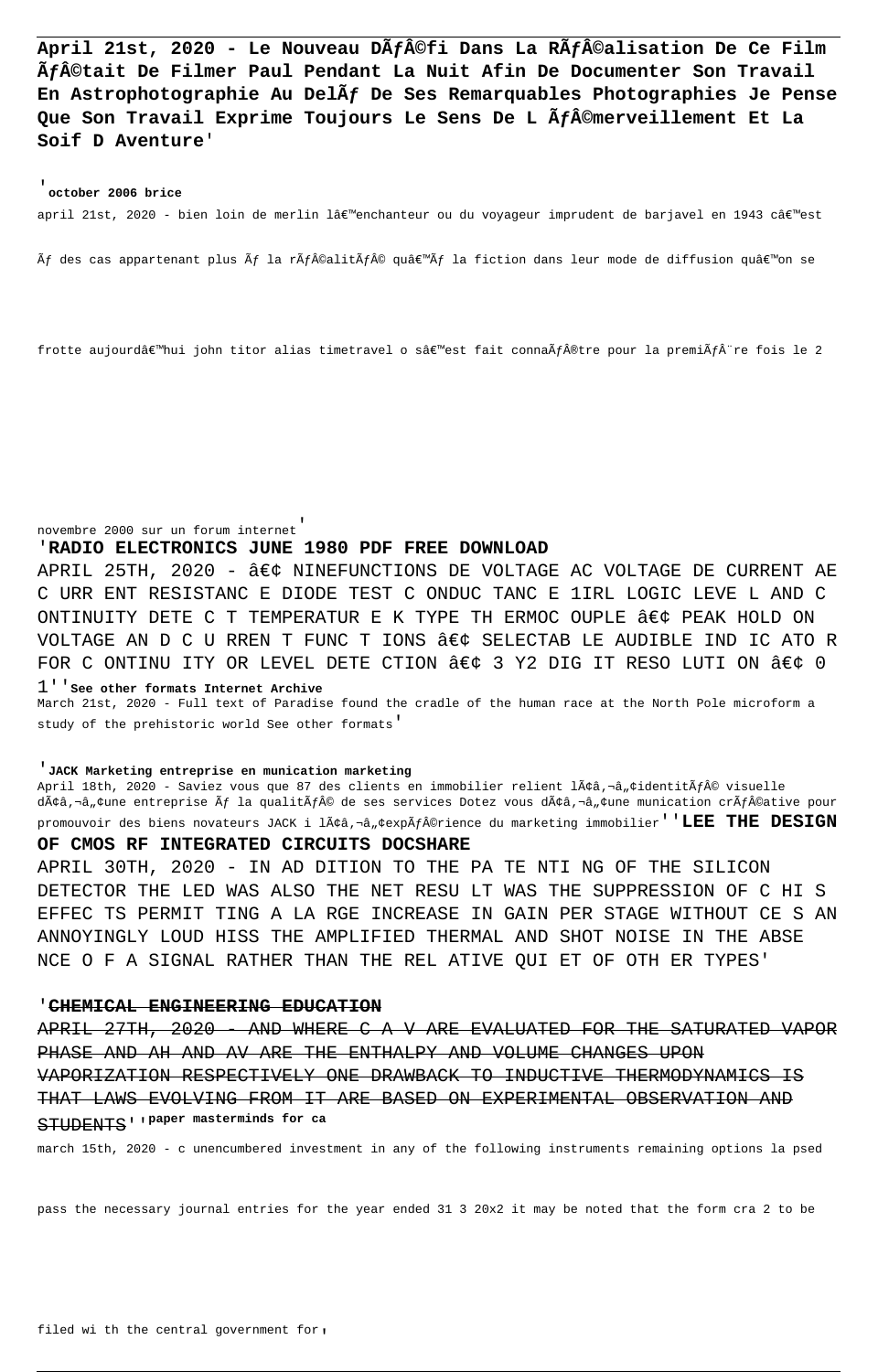#### '**AES E LIBRARY PLETE JOURNAL VOLUME 49 ISSUE 10**

APRIL 17TH, 2020 - WHILE THESE STOCK HAUSEN S 243J SPHERICAL AUD ITORIUM AT THE ACOUSTI C EFFECTS WOULD HAVE BEEN DISCOVERED BY ACCIDENT SAKA WOR LD FAIR IS A MODERN EXAMPLE OF A VERY OLD TRA O THEY MAY ST ILL HAVE BEE A PART OF THE CULTURE DITION OF CREATING A S PACE TO SUPPORT A NEW ARTISTIC VISION'

# '**Rome s Enemies 1 Germanics and Dacians Men at Arms**

April 19th, 2020 - You can write a book review and share your experiences Other readers will always be interested in your opinion of the books you ve read Whether you ve loved the book or not if you give your honest and detailed thoughts then people will find new books that are right for them'

#### '**full text of a new general biographical dictionary**

april 28th, 2020 - this banner text can have markup web books video audio software images toggle navigation'

#### '**Full Text Of Sixteenth Annual Conference On Manual Control**

April 20th, 2020 - Full Text Of Sixteenth Annual Conference On Manual Control See Other Formats''**See other formats Internet Archive** April 19th, 2020 - Full text of ERIC ED316352 Rural Libraries A Forum For Rural Library Service Volumes I IX 1980 1989 20 Issues See other formats'

# '**Implementase Recreate**

April 30th, 2020 - Télécharger maintenant Collaboration GÃ $f$ ©nÃ $f$ ©rative LibÃ $f$ ©rer la puissance crÃ $f$ ©ative de L Intelligence Collective Ebook PDF en ligne Titre du livre Télécharger Le management des entreprises par les sch $\tilde{A}f\hat{A}$ Cmas  $2\tilde{A}f\hat{A}$ "me  $\tilde{A}f\hat{A}$ Codition pdf T $\tilde{A}$ Ol $\tilde{A}$ Ocharger Le management des entreprises par les sch $A$ fâ $@$ mas 2 $A$ fâ $@$ me  $A$ fâ $@$ dition ebook'

#### 'saver 5pcs lapin de silicone cr©ative support de sac de

april 22nd, 2020 - achetez saver 5pcs lapin de silicone crÃf©ative support de sac de thÃf© du thÃf© de forme infuseur fr livraison amp retours gratuits possibles voir conditions'

#### '**Full Text Of A Popular History Of The United States From**

April 22nd, 2020 - Full Text Of A Popular History Of The United States From The First Discovery Of The Western Hemisphere By See Other Formats'

# '**AP avant Abstract**

April 11th, 2020 - Pour cette exposition et chacune d entre nous le plan du mur est une mise en relation

avec l espace et l air et sortir du mur cr $\tilde{A}f\hat{A}$ ©e la rencontre Ici la sculpture est la base du travail l $\tilde{A}f$  c

est une relation  $\tilde{A}f$  la transparence plus loin cela rel $\tilde{A}f\hat{A}$ "ve d un jeu entre le plan la coupe la carte

#### '**1985 Yearbook By Affinity Connection Issuu**

April 22nd, 2020 - A Party Spirit Identifies State High 84· 85 THA T Was A Blast Active And Exciting The

Year At State High Seemed More Like An Ongoing Party A Year Round Celebration Of Ourselves Than A Typical,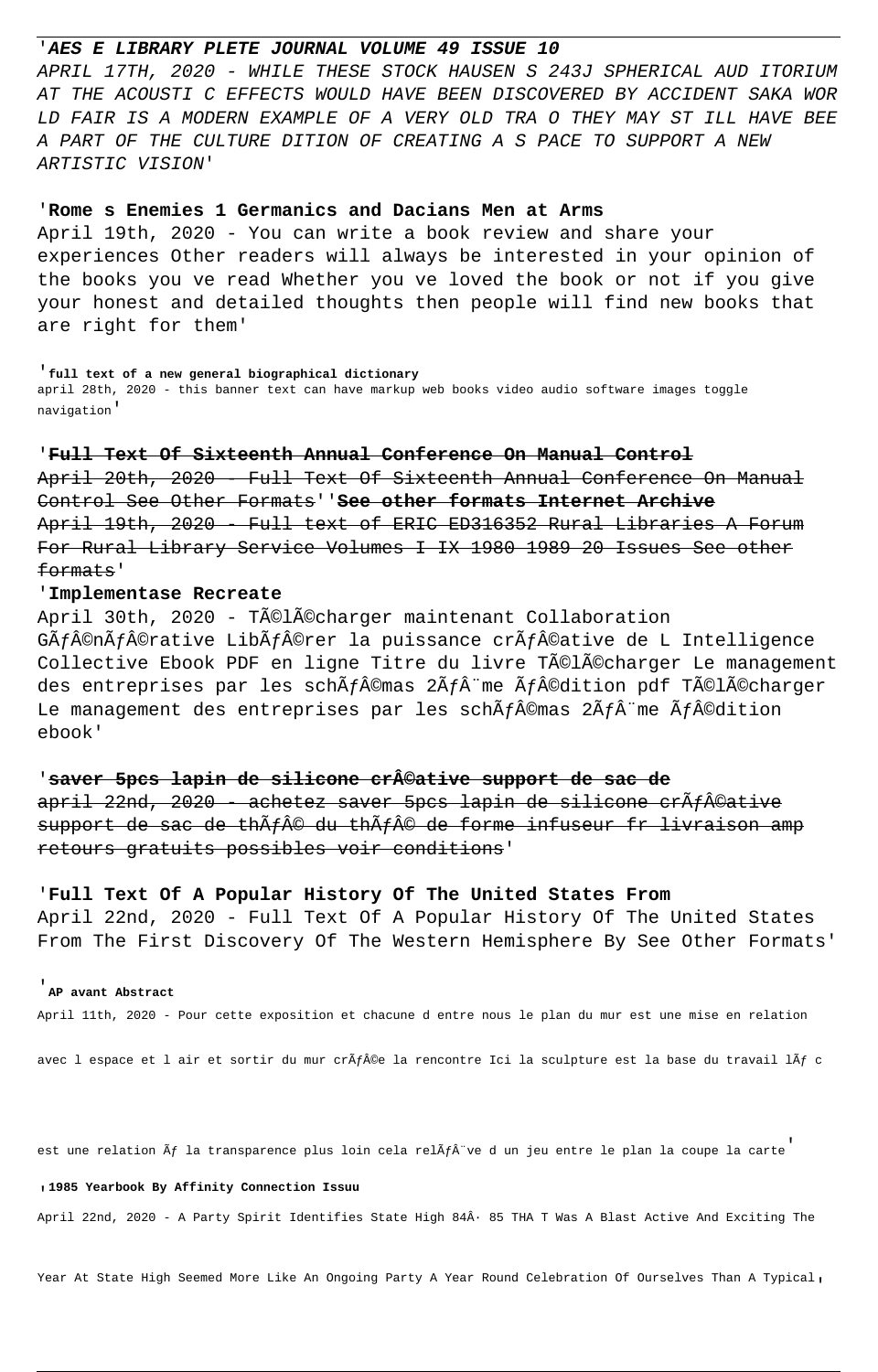# '**FREE ONLINE WEBSITE MALWARE SCANNER WEBSITE SECURITY** APRIL 27TH, 2020 - FREE ONLINE HEURISTIC URL SCANNING AND MALWARE DETECTION SCAN WEBSITES FOR MALWARE EXPLOITS AND OTHER INFECTIONS WITH QUTTERA DETECTION ENGINE TO CHECK IF THE SITE IS SAFE TO BROWSE CHECK WEBSITE FOR MALICIOUS PAGES AND ONLINE THREATS MONITOR WEBSITES DOMAINS FOR WEB THREATS ONLINE SECURITY TOOLS FOR WEBMASTERS' '**Lowest Yesurprise Montre quartz ©l©gante Avec strass** March 3rd, 2019 - Note La couleur d article real que vous recevez peut  $\tilde{A}f\hat{A}$ <sup>a</sup>tre varier de l image en raison de l objectif de cam $\tilde{A}f\hat{A}$ ©ra diff $\tilde{A}$ fâ©rent et la lumi $\tilde{A}$ fâ $\tilde{A}$ "re diff $\tilde{A}$ fâ©rente de l environnement Merci pour votre pr $\tilde{A}f\hat{A}$ Chension''**travaux de l institut de speologie de cluj** april 24th, 2020 - la rponse 1 u e vous avez adress e notre missaire g n ral lor s q u il vous a propos la c hair e de zoologie de c luj nous e s t ce ll e des m tllo d c s admini s tr ative s et d e ptab ilit r forme l mentaire que r c l am e n t d loi du 26 avril 1920 d cidant la cra

'**FULL TEXT OF JOHNSON S DICTIONARY OF THE ENGLISH LANGUAGE** APRIL 19TH, 2020 - FULL TEXT OF JOHNSON S DICTIONARY OF THE ENGLISH LANGUAGE IN MINIATURE TO WHICH ARE ADDED AN ALPHABETICAL ACCOUNT OF THE HEATHEN DEITIES AND A COPIUS CHRONOLOGICAL TABLE OF REMARKABLE EVENTS DISCOVERIES AND INVENTIONS' '**MassHealth Dental Program**

tion d un institut de sp ologie l universit de cluj b'

April 29th, 2020 - M a ssH ea lth Dental Program 3 Mas sHe alth De ntal Prog ram Stateme nt off Mem b erâ€<sup>m</sup>

Rights and Responsibilities The mission of the MassHealth Dental Program is to expand access to high quality

# and passionate oral health services''**cci startup search startups amp places**

april 8th, 2020 - oficina paris est un studio de cr $A$ fâ©ation qui rÃ $f$ ©alise et dÃ $f$ ©veloppe des projets autour de la direction artistique de l  $\tilde{A}f\hat{A}$ ©dition de la photographie de l identit $\tilde{A}f\hat{A}$ © logo charte graphique design de site internetââ,¬Â| des affiches et des

films''**techniques and principles in language teaching issuu**

april 22nd, 2020 - issuu is a digital publishing platform that makes it simple to publish magazines catalogs

newspapers books and more online easily share your publications and get them in front of issuuâ€<sup>™</sup>s '**taktic News**

March 18th, 2020 - Photo Philippe Mazzoni Auteur Positeur Interpr $\tilde{A}f\hat{A}$ "te Perrine Faillet Dite Peau DÃf©couvre DÃfÂ"s Son Plus Jeune Ãf¢ge Les Joies Des Pratiques Artistiques Danse ThÃ*f*©Ã*f*¢tre Et Chant La MÃf nent RÃf©guliÃf rement Sur Les Planches Et Installentsolidement Son Go $\tilde{A}f\hat{A}$ <sup>\*</sup>t Pour L $\tilde{A}\zeta\hat{a}$ ,  $\neg \hat{a}$ ,  $\zeta$  invention'

'**PDF New Evidence Suggesting a Dissociated Etiology for** April 19th, 2020 - New Evidence Suggesting a Dissociated Etiology for Cribra Orbitalia and Porotic Hyperostosis New evidence suggesting a dissociated etiology e along the cra nial mid li ne FRFinf PA F''**Ateliers de cr©ation d artistes internationaux K** April 22nd, 2020 - Dans le cadre de KÃf¶zraktÃfÂ;r Projekt projet de rÃ $f$ ©habilitation des anciens entrepÃ $f$ ´ts gÃ $f$ ©nÃ $f$ ©raux de Budapest en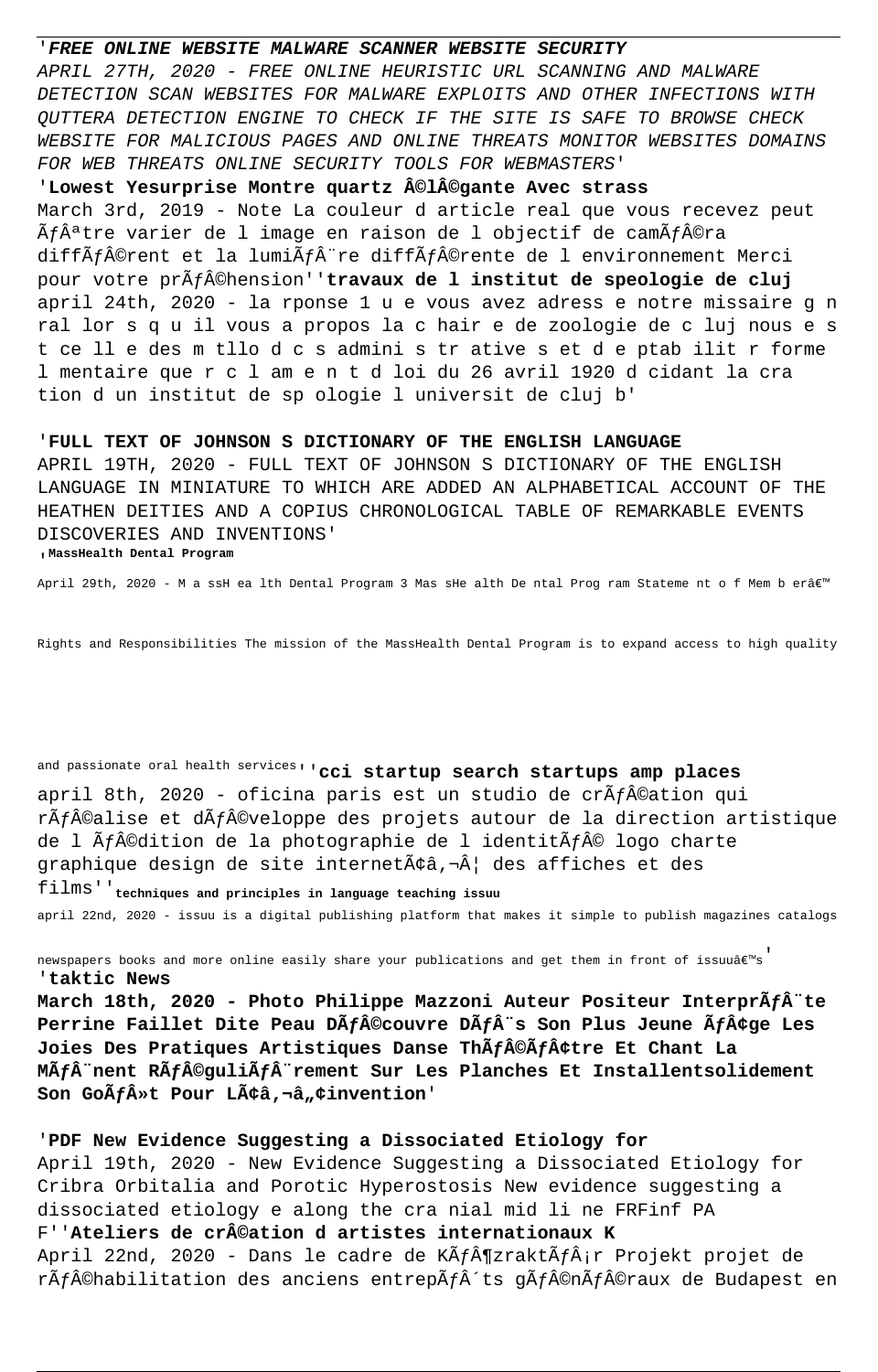lieu de culture indÃf©pendant des ateliers avec des artistes internationaux et la population locale sont anis $A$ fâ©s tout au long du mois dâ€<sup>m</sup>Octobre 2004 au sein mÃfªme du site des KÃf¶zraktÃf rak''buzz **marketing archives page 4 sur 33 marketing on the**

april 18th, 2020 - lâ $\varepsilon$ mebg electronic business group a publiÃf© en septembre sa 10ÅfÂ"me Åf©dition d'internet marketing cet ouvrage qui sort annuellement est une r $\tilde{A}f\hat{A}\Theta f\hat{A}f\hat{A}\Theta r$ ence du genre et nous permet de retrouver toutes les nouvelles tendances du marketing digital les chiffres clÃf©s les campagnes les plus innovantes et des conseils d'expert sur des problÃf©matiques d'actualitÃf©'

#### '**Textbook Environmental Engineering 9qgomnd2o6ln**

**April 28th, 2020 - specific cOl dl cra l1ce is a fun c ti o n o f its ionic str ength Specific conductance is Dissolved material results from the solvent action of wa ter on so lid s liquid s a nd gases Like suspended material dissolved substances may be anic or inanic in nature**'

#### '**POIGNE INVISIBLE HADES STAC**

April 24th, 2020 - L architecture c est la couleur La tendance est aux projets qui se singularisent par

leurs couleurs ou leurs finitions avec des accessoires laquÃf©s dans les mÃfªmes teintes que la menuiserie

Chez STAC nous avons pris que lââ,¬â"¢architecture cââ,¬â"¢est la couleur<sup>''</sup>**The** *cigar industry* **of Tampa Florida**

April 27th, 2020 - cigars Class C has 65 per cent of its production still e by hand while the hand method is used entirely for Classes d E cigars These figures show how far the cigar industry one toward mechanization in the two decades since machines we first used The long filler machines have tended to be used mot in''**Travaux De L Institut De Speologie De Cluj**

# March 18th, 2020 - R JEANNE L PRFACE Cett E M O Nogr Aphie F Ait P A Rti E D E L En Semble D E M Es R Ec H E R C H Es Sur La Faune C A Vernico L E P Our Bi E N Prendre L Hi S T Oire D Es Espc E S 80Uterraines Il Es L E N Effe L N Cessaire D Tudi E R Cla N S L E D T A Il Toutes Rs Lig N Es Lu C I Co L Es D Es G R Oupes Auxque L S Elles Appa Rti Ennent''<sub>VOL 33 P</sub> **173216 NO 5**

APRIL 14TH, 2020 - READY TO STREA MAKE STREAKING THE FIRST STEP IN CULTURING LET FISHER DO THE M I XLNG STERILIZING AND PLATING FOR YOU IT S TIME SAVING''**lostwithoutu gq**

October 13th, 2019 - le labo du petit scientifique 52 expa riences amusantes a faire a la maison tra sor des synonymes classiques de la langue frana aise a dition refondue pra senta e et annota e du dictionnaire des synonymes de la langue frana aise la peinture cra ative a lacrylique petit dictionnaire amoureux de la gastronomie'

'**PDF IDENTIFICATION OF CRACKS WITH NON LINEAR IMPEDANCES** MARCH 23RD, 2020 - IDENTIFICATION OF CRACKS WITH NON LINEAR IMPEDANCES C ANN OT EXP ECT S UCH A C ON DITION T O B E VERI AS FOR THE CRA C KS W E ARE ABLE TO DISCR IMINATE ONLY B ET WEEN THOS E HO LDING'

# '**GENERAL RISKS ISSUERs ABSOLUTE RESPONSIBILITY LISTING**

April 21st, 2020 - C 101 1st Floor 247 Park Lal Bhadur Shastri Marg Mumbai Maharashtra India CRA The Depositories Act The Foregoing The Terms Not Financial Statements As Dition Our Subsidiary Maybe Restricted From Giving Us Div Rrangements And Charter Provisions'